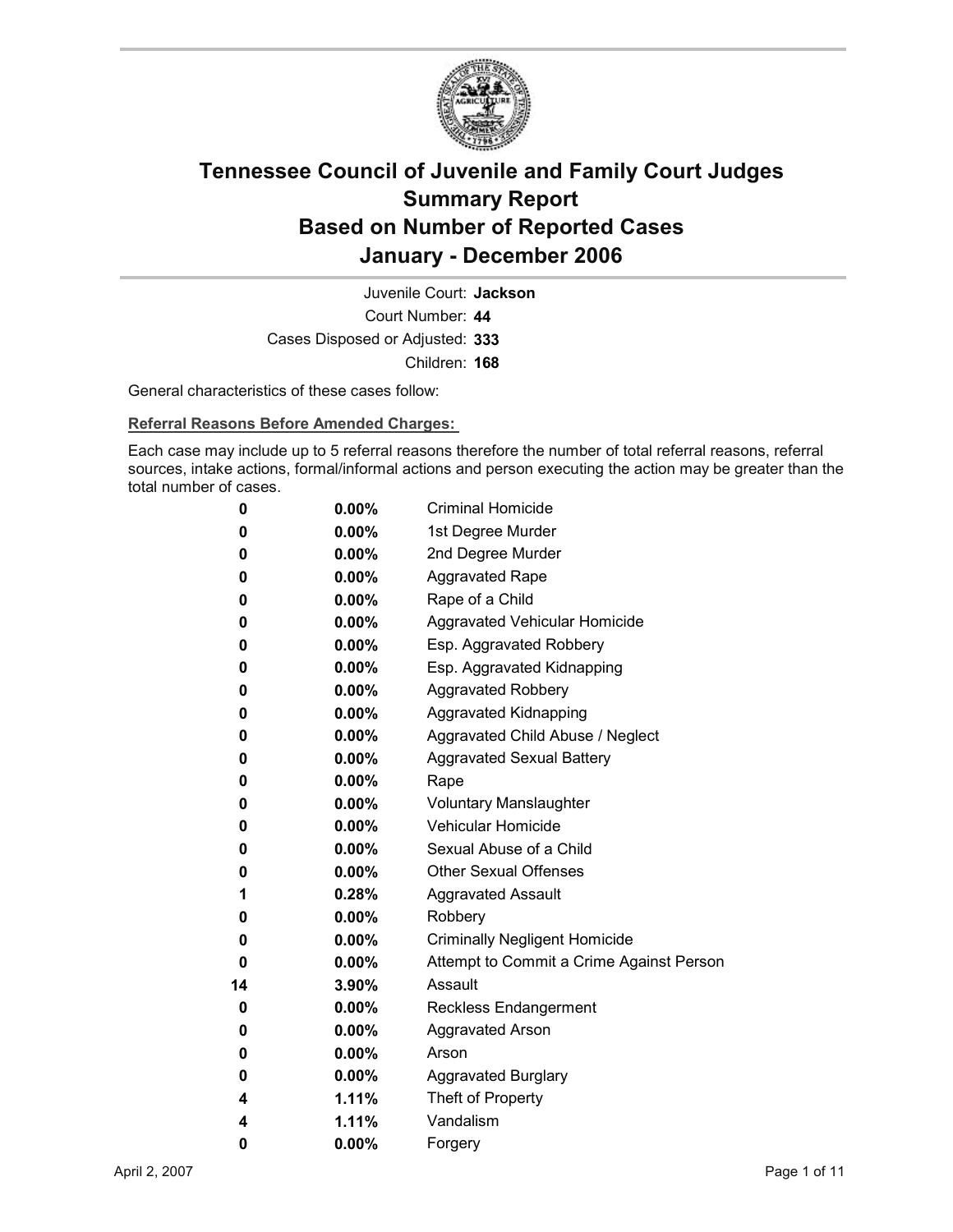

Juvenile Court: **Jackson**

Court Number: **44**

Cases Disposed or Adjusted: **333**

Children: **168**

#### **Referral Reasons Before Amended Charges:**

Each case may include up to 5 referral reasons therefore the number of total referral reasons, referral sources, intake actions, formal/informal actions and person executing the action may be greater than the total number of cases.

| 0  | 0.00%    | <b>Worthless Checks</b>                                     |
|----|----------|-------------------------------------------------------------|
| 0  | $0.00\%$ | Illegal Possession / Fraudulent Use of Credit / Debit Cards |
| 3  | 0.84%    | <b>Burglary</b>                                             |
| 0  | 0.00%    | Unauthorized Use of a Vehicle                               |
| 0  | $0.00\%$ | <b>Cruelty to Animals</b>                                   |
| 1  | 0.28%    | Sale of Controlled Substances                               |
| 4  | 1.11%    | <b>Other Drug Offenses</b>                                  |
| 8  | 2.23%    | Possession of Controlled Substances                         |
| 0  | $0.00\%$ | <b>Criminal Attempt</b>                                     |
| 0  | $0.00\%$ | Carrying Weapons on School Property                         |
| 0  | $0.00\%$ | Unlawful Carrying / Possession of a Weapon                  |
| 0  | $0.00\%$ | <b>Evading Arrest</b>                                       |
| 0  | $0.00\%$ | <b>Escape</b>                                               |
| 1  | 0.28%    | Driving Under Influence (DUI)                               |
| 7  | 1.95%    | Possession / Consumption of Alcohol                         |
| 1  | 0.28%    | Resisting Stop, Frisk, Halt, Arrest or Search               |
| 0  | $0.00\%$ | <b>Aggravated Criminal Trespass</b>                         |
| 0  | 0.00%    | Harassment                                                  |
| 0  | 0.00%    | Failure to Appear                                           |
| 0  | $0.00\%$ | Filing a False Police Report                                |
| 1  | 0.28%    | Criminal Impersonation                                      |
| 3  | 0.84%    | <b>Disorderly Conduct</b>                                   |
| 0  | $0.00\%$ | <b>Criminal Trespass</b>                                    |
| 0  | $0.00\%$ | <b>Public Intoxication</b>                                  |
| 0  | $0.00\%$ | Gambling                                                    |
| 64 | 17.83%   | Traffic                                                     |
| 0  | $0.00\%$ | <b>Local Ordinances</b>                                     |
| 1  | 0.28%    | Violation of Wildlife Regulations                           |
| 0  | $0.00\%$ | Contempt of Court                                           |
| 9  | 2.51%    | <b>Violation of Probation</b>                               |
|    |          |                                                             |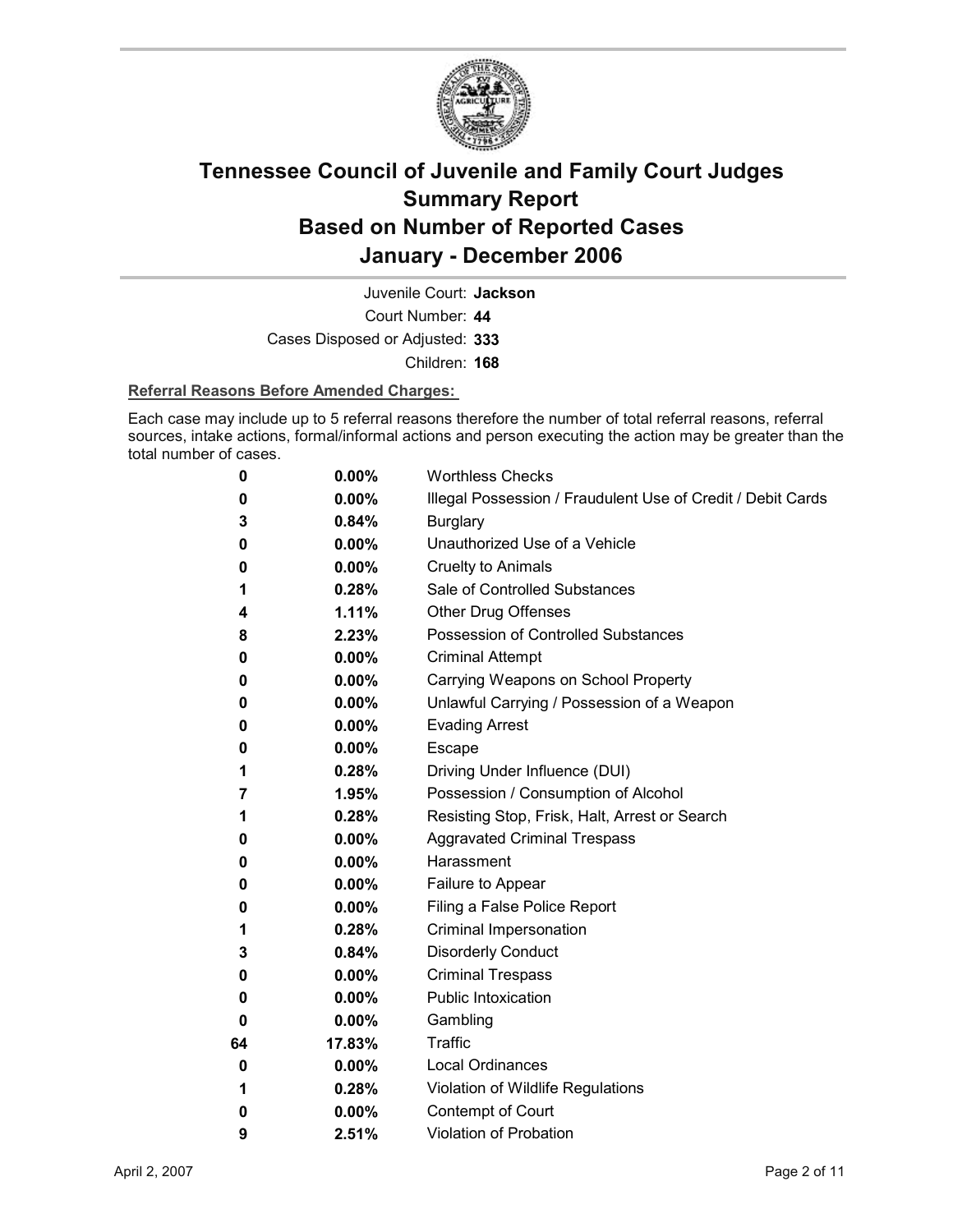

Court Number: **44** Juvenile Court: **Jackson** Cases Disposed or Adjusted: **333** Children: **168**

#### **Referral Reasons Before Amended Charges:**

Each case may include up to 5 referral reasons therefore the number of total referral reasons, referral sources, intake actions, formal/informal actions and person executing the action may be greater than the total number of cases.

| 359                     | 100.00%        | <b>Total Referrals</b>                |
|-------------------------|----------------|---------------------------------------|
| 3                       | 0.84%          | Other                                 |
| 0                       | 0.00%          | <b>Consent to Marry</b>               |
| 0                       | $0.00\%$       | <b>Request for Medical Treatment</b>  |
| 0                       | 0.00%          | Child Support                         |
| 1                       | 0.28%          | Paternity / Legitimation              |
| 0                       | 0.00%          | Visitation                            |
| 1                       | 0.28%          | Custody                               |
| 15                      | 4.18%          | <b>Foster Care Review</b>             |
| 11                      | 3.06%          | <b>Administrative Review</b>          |
| 149                     | 41.50%         | <b>Judicial Review</b>                |
| 0                       | 0.00%          | Violation of Informal Adjustment      |
| 1                       | 0.28%          | Violation of Pretrial Diversion       |
| $\overline{\mathbf{2}}$ | 0.56%          | <b>Termination of Parental Rights</b> |
| 23                      | 6.41%          | Dependency / Neglect                  |
| 0                       | 0.00%          | <b>Physically Abused Child</b>        |
| 1                       | 0.28%          | Sexually Abused Child                 |
| 0                       | 0.00%          | Violation of Curfew                   |
| 1                       | 0.28%          | Violation of a Valid Court Order      |
| 8                       | 2.23%          | Possession of Tobacco Products        |
| 2                       | 0.56%          | Out-of-State Runaway                  |
| 3                       | 0.84%          | In-State Runaway                      |
| 5<br>4                  | 1.39%<br>1.11% | <b>Unruly Behavior</b><br>Truancy     |
|                         |                |                                       |
| 3                       | 0.84%          | Violation of Aftercare                |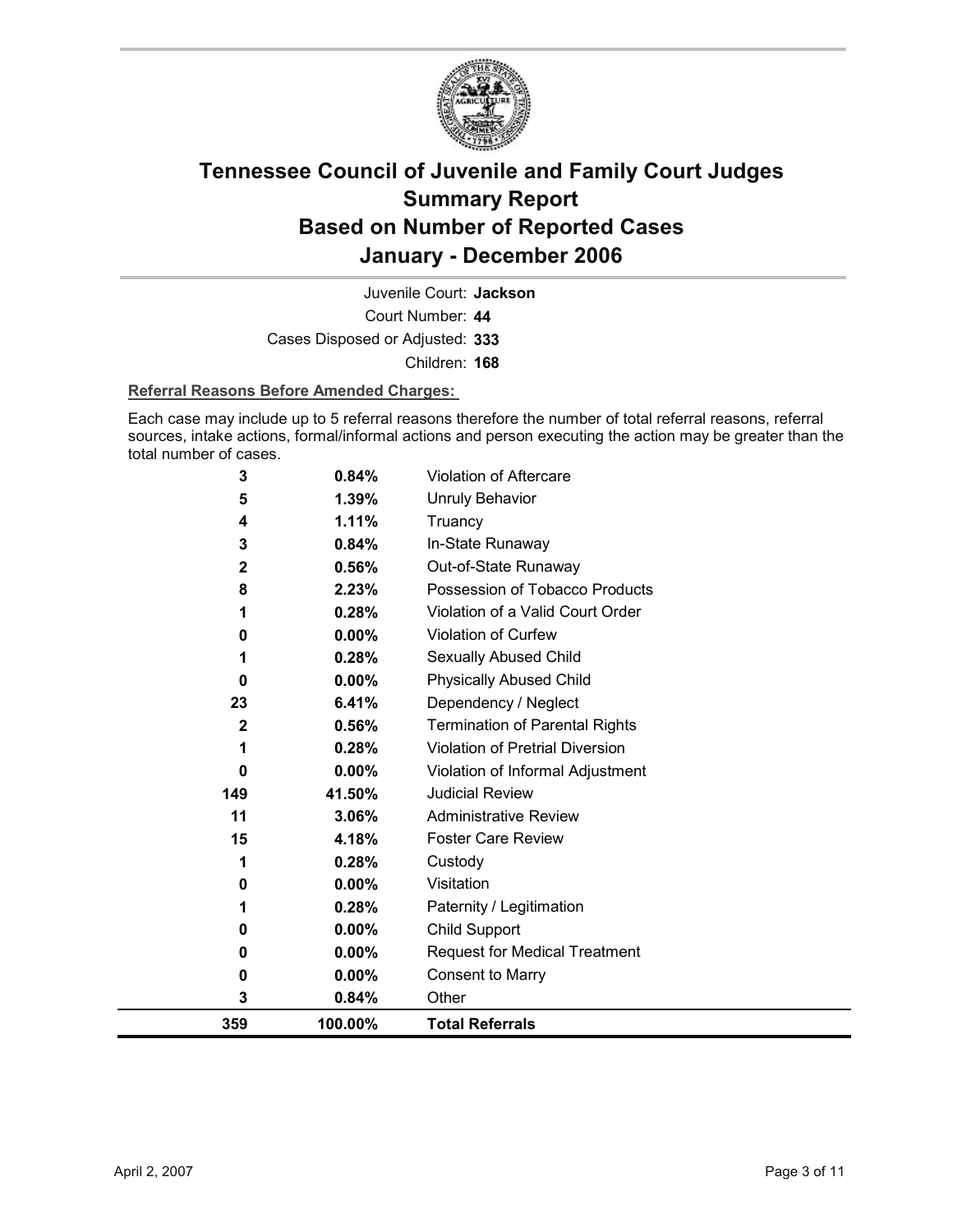

|                            |                                 | Juvenile Court: Jackson           |
|----------------------------|---------------------------------|-----------------------------------|
|                            |                                 | Court Number: 44                  |
|                            | Cases Disposed or Adjusted: 333 |                                   |
|                            |                                 | Children: 168                     |
| <b>Referral Sources: 1</b> |                                 |                                   |
| 99                         | 27.58%                          | Law Enforcement                   |
| 8                          | 2.23%                           | Parents                           |
| $\mathbf{2}$               | 0.56%                           | Relatives                         |
| $\bf{0}$                   | $0.00\%$                        | Self                              |
| 11                         | 3.06%                           | School                            |
| $\bf{0}$                   | 0.00%                           | <b>CSA</b>                        |
| 92                         | 25.63%                          | <b>DCS</b>                        |
| 5                          | 1.39%                           | <b>Other State Department</b>     |
| 0                          | 0.00%                           | <b>District Attorney's Office</b> |
| 130                        | 36.21%                          | <b>Court Staff</b>                |
| 3                          | 0.84%                           | Social Agency                     |
| 1                          | 0.28%                           | <b>Other Court</b>                |
| 8                          | 2.23%                           | Victim                            |
| 0                          | 0.00%                           | Child & Parent                    |
| 0                          | 0.00%                           | Hospital                          |
| 0                          | 0.00%                           | Unknown                           |
| 0                          | $0.00\%$                        | Other                             |
| 359                        | 100.00%                         | <b>Total Referral Sources</b>     |

### **Age of Child at Referral: 2**

| 168 | 100.00%  | <b>Total Child Count</b> |  |
|-----|----------|--------------------------|--|
| 0   | $0.00\%$ | Unknown / Not Reported   |  |
| 0   | $0.00\%$ | Ages 19 and Over         |  |
| 60  | 35.71%   | Ages 17 through 18       |  |
| 68  | 40.48%   | Ages 15 through 16       |  |
| 19  | 11.31%   | Ages 13 through 14       |  |
| 1   | 0.60%    | Ages 11 through 12       |  |
| 20  | 11.90%   | Ages 10 and Under        |  |
|     |          |                          |  |

<sup>1</sup> If different than number of Referral Reasons (359), verify accuracy of your court's data.

<sup>2</sup> One child could be counted in multiple categories, verify accuracy of your court's data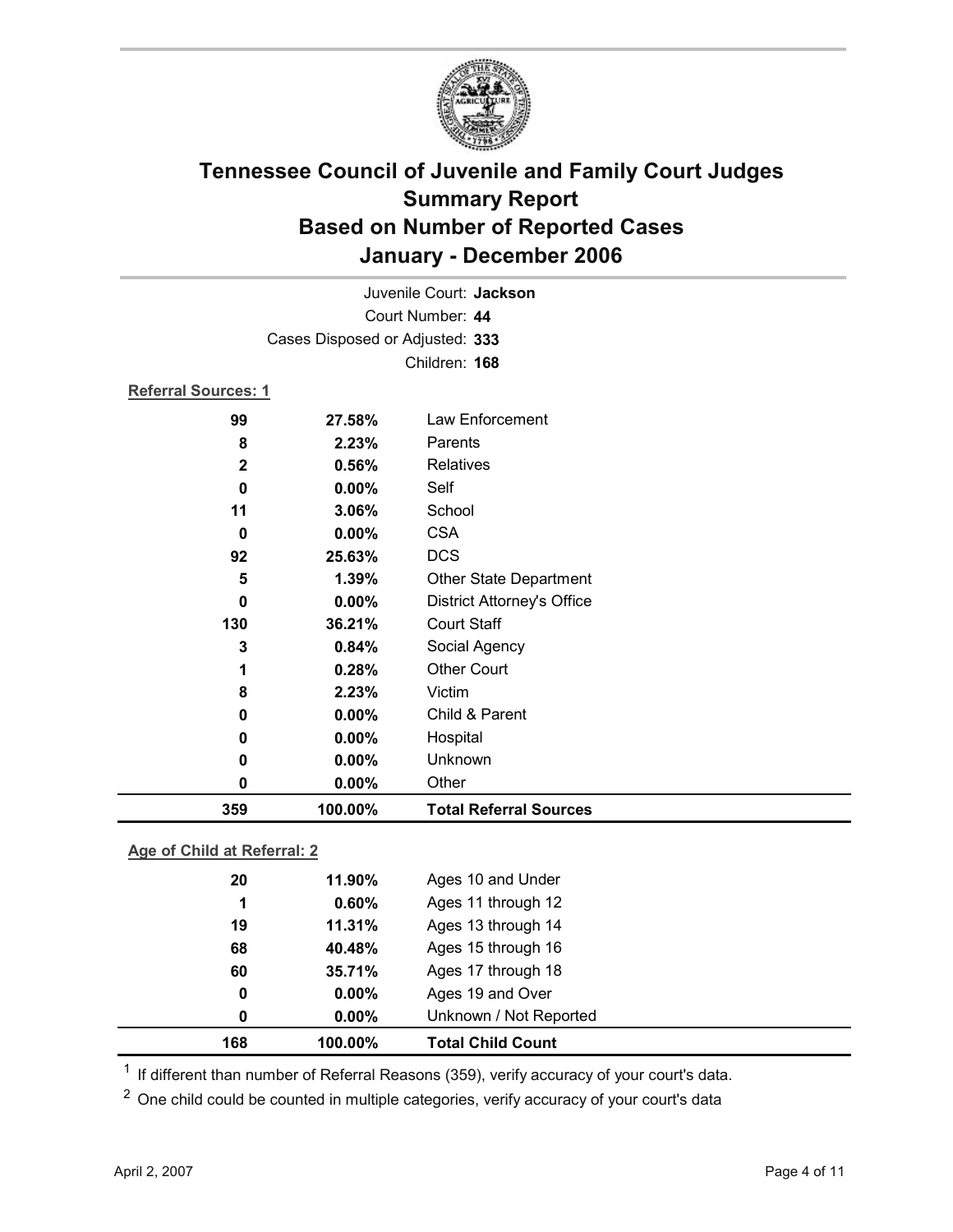

|                                         | Juvenile Court: Jackson         |                          |  |  |  |
|-----------------------------------------|---------------------------------|--------------------------|--|--|--|
|                                         |                                 | Court Number: 44         |  |  |  |
|                                         | Cases Disposed or Adjusted: 333 |                          |  |  |  |
|                                         |                                 | Children: 168            |  |  |  |
| Sex of Child: 1                         |                                 |                          |  |  |  |
| 112                                     | 66.67%                          | Male                     |  |  |  |
| 56                                      | 33.33%                          | Female                   |  |  |  |
| $\mathbf 0$                             | 0.00%                           | Unknown                  |  |  |  |
| 168                                     | 100.00%                         | <b>Total Child Count</b> |  |  |  |
| Race of Child: 1                        |                                 |                          |  |  |  |
| 165                                     | 98.21%                          | White                    |  |  |  |
| $\mathbf 0$                             | 0.00%                           | African American         |  |  |  |
| $\mathbf{2}$                            | 1.19%                           | Native American          |  |  |  |
| 0                                       | 0.00%                           | Asian                    |  |  |  |
| 1                                       | 0.60%                           | Mixed                    |  |  |  |
| $\mathbf 0$                             | 0.00%                           | Unknown                  |  |  |  |
| 168                                     | 100.00%                         | <b>Total Child Count</b> |  |  |  |
| <b>Hispanic Origin: 1</b>               |                                 |                          |  |  |  |
| $\overline{\mathbf{2}}$                 | 1.19%                           | Yes                      |  |  |  |
| 166                                     | 98.81%                          | No                       |  |  |  |
| $\mathbf{0}$                            | 0.00%                           | Unknown                  |  |  |  |
| 168                                     | 100.00%                         | <b>Total Child Count</b> |  |  |  |
| <b>School Enrollment of Children: 1</b> |                                 |                          |  |  |  |
| 140                                     | 83.33%                          | Yes                      |  |  |  |
| 22                                      | 13.10%                          | No                       |  |  |  |
| $6\phantom{1}6$                         | 3.57%                           | Unknown                  |  |  |  |
| 168                                     | 100.00%                         | <b>Total Child Count</b> |  |  |  |

 $1$  One child could be counted in multiple categories, verify accuracy of your court's data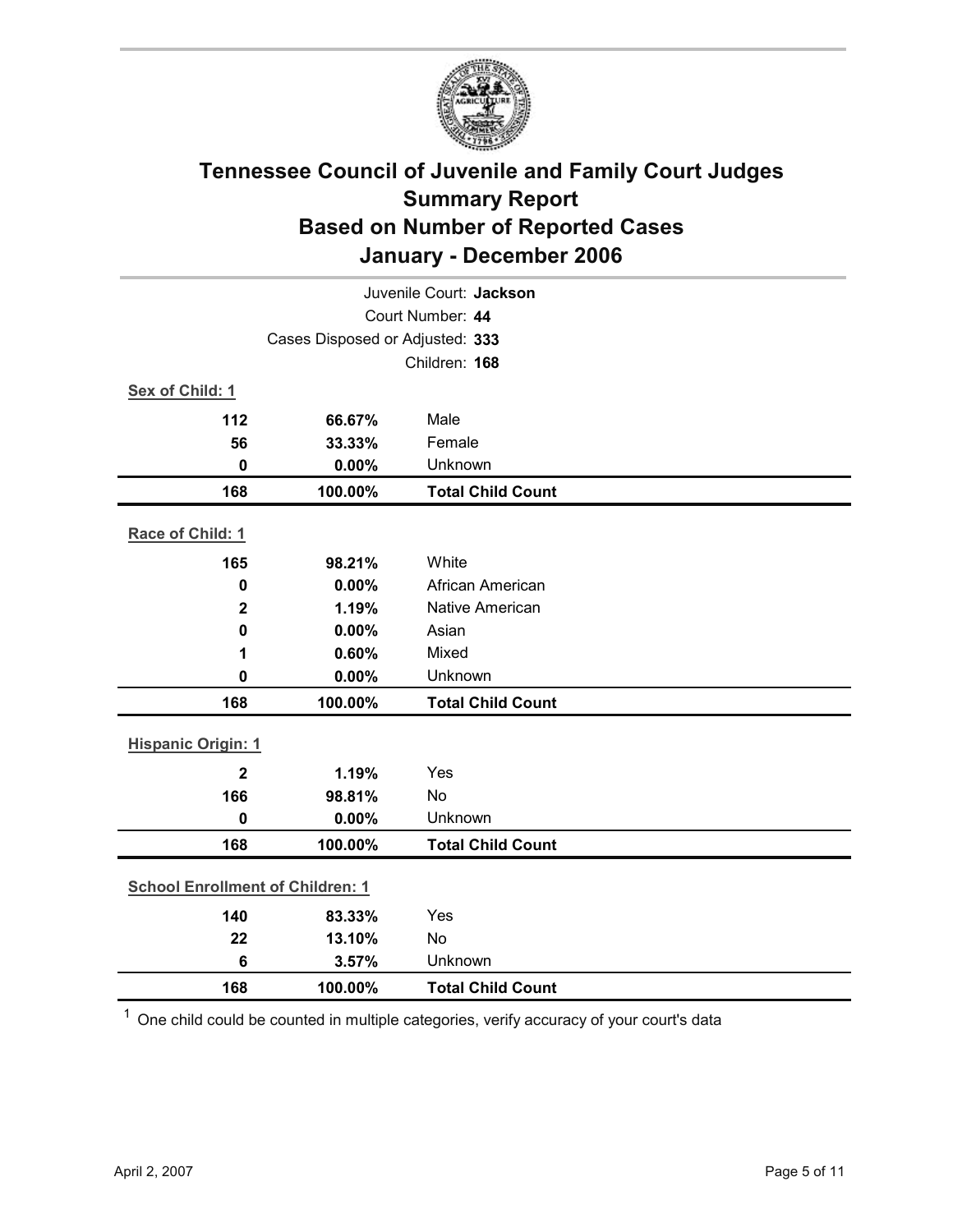

Court Number: **44** Juvenile Court: **Jackson** Cases Disposed or Adjusted: **333** Children: **168 Living Arrangement of Child at Time of Referral: 1 40 23.81%** With Both Biological Parents **8 4.76%** With Father and Stepmother **10 5.95%** With Mother and Stepfather **38 22.62%** With Mother **13 7.74%** With Father

| 168          | 100.00%  | <b>Total Child Count</b>     |
|--------------|----------|------------------------------|
| 4            | 2.38%    | Other                        |
| 5            | 2.98%    | <b>Unknown</b>               |
| 4            | 2.38%    | Independent                  |
| 0            | $0.00\%$ | In an Institution            |
| 3            | 1.79%    | In a Residential Center      |
| $\mathbf{2}$ | 1.19%    | In a Group Home              |
| 20           | 11.90%   | With Foster Family           |
| 1            | 0.60%    | <b>With Adoptive Parents</b> |
| 20           | 11.90%   | <b>With Relatives</b>        |
| 13           | 7.74%    | With Father                  |

### **Type of Detention: 2**

| 333          | 100.00%  | <b>Total Detention Count</b> |  |
|--------------|----------|------------------------------|--|
| 0            | $0.00\%$ | Other                        |  |
| 320          | 96.10%   | Does Not Apply               |  |
| 0            | $0.00\%$ | <b>Unknown</b>               |  |
| 0            | $0.00\%$ | <b>Psychiatric Hospital</b>  |  |
| 0            | $0.00\%$ | Jail - No Separation         |  |
| $\mathbf 0$  | $0.00\%$ | Jail - Partial Separation    |  |
| 0            | $0.00\%$ | Jail - Complete Separation   |  |
| 11           | 3.30%    | Juvenile Detention Facility  |  |
| $\mathbf{2}$ | 0.60%    | Non-Secure Placement         |  |
|              |          |                              |  |

 $<sup>1</sup>$  One child could be counted in multiple categories, verify accuracy of your court's data</sup>

 $2$  If different than number of Cases (333) verify accuracy of your court's data.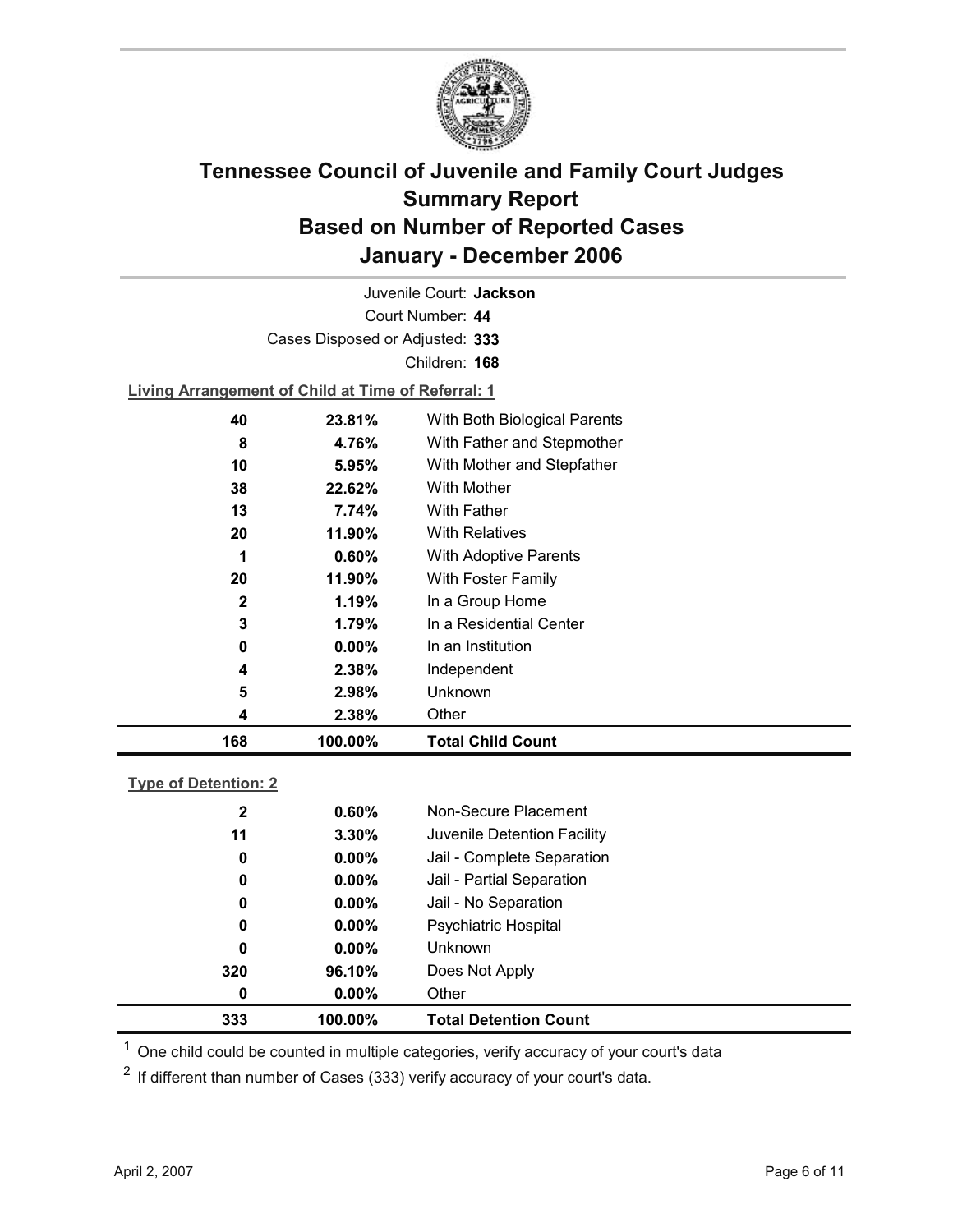

| Juvenile Court: Jackson  |                                                    |                                            |  |
|--------------------------|----------------------------------------------------|--------------------------------------------|--|
|                          | Court Number: 44                                   |                                            |  |
|                          | Cases Disposed or Adjusted: 333                    |                                            |  |
|                          |                                                    | Children: 168                              |  |
|                          | <b>Placement After Secure Detention Hearing: 1</b> |                                            |  |
| 8                        | 2.40%                                              | Returned to Prior Living Arrangement       |  |
| $\mathbf 2$              | 0.60%                                              | Juvenile Detention Facility                |  |
| 0                        | $0.00\%$                                           | Jail                                       |  |
| 1                        | 0.30%                                              | Shelter / Group Home                       |  |
| 1                        | $0.30\%$                                           | <b>Foster Family Home</b>                  |  |
| 0                        | 0.00%                                              | Psychiatric Hospital                       |  |
| 0                        | 0.00%                                              | Unknown / Not Reported                     |  |
| 320                      | 96.10%                                             | Does Not Apply                             |  |
| 1                        | 0.30%                                              | Other                                      |  |
| 333                      | 100.00%                                            | <b>Total Placement Count</b>               |  |
|                          |                                                    |                                            |  |
|                          |                                                    |                                            |  |
| <b>Intake Actions: 2</b> |                                                    |                                            |  |
| 102                      | 28.41%                                             | <b>Petition Filed</b>                      |  |
| 9                        | 2.51%                                              | <b>Motion Filed</b>                        |  |
| 67                       | 18.66%                                             | <b>Citation Processed</b>                  |  |
| 1                        | 0.28%                                              | Notification of Paternity Processed        |  |
| 146                      | 40.67%                                             | Scheduling of Judicial Review              |  |
| 11                       | 3.06%                                              | <b>Scheduling of Administrative Review</b> |  |
| 15                       | 4.18%                                              | Scheduling of Foster Care Review           |  |
| $\bf{0}$                 | 0.00%                                              | Unknown                                    |  |
| $\mathbf 2$              | 0.56%                                              | Does Not Apply                             |  |
| 6<br>359                 | 1.67%<br>100.00%                                   | Other<br><b>Total Intake Count</b>         |  |

 $1$  If different than number of Cases (333) verify accuracy of your court's data.

 $2$  If different than number of Referral Reasons (359), verify accuracy of your court's data.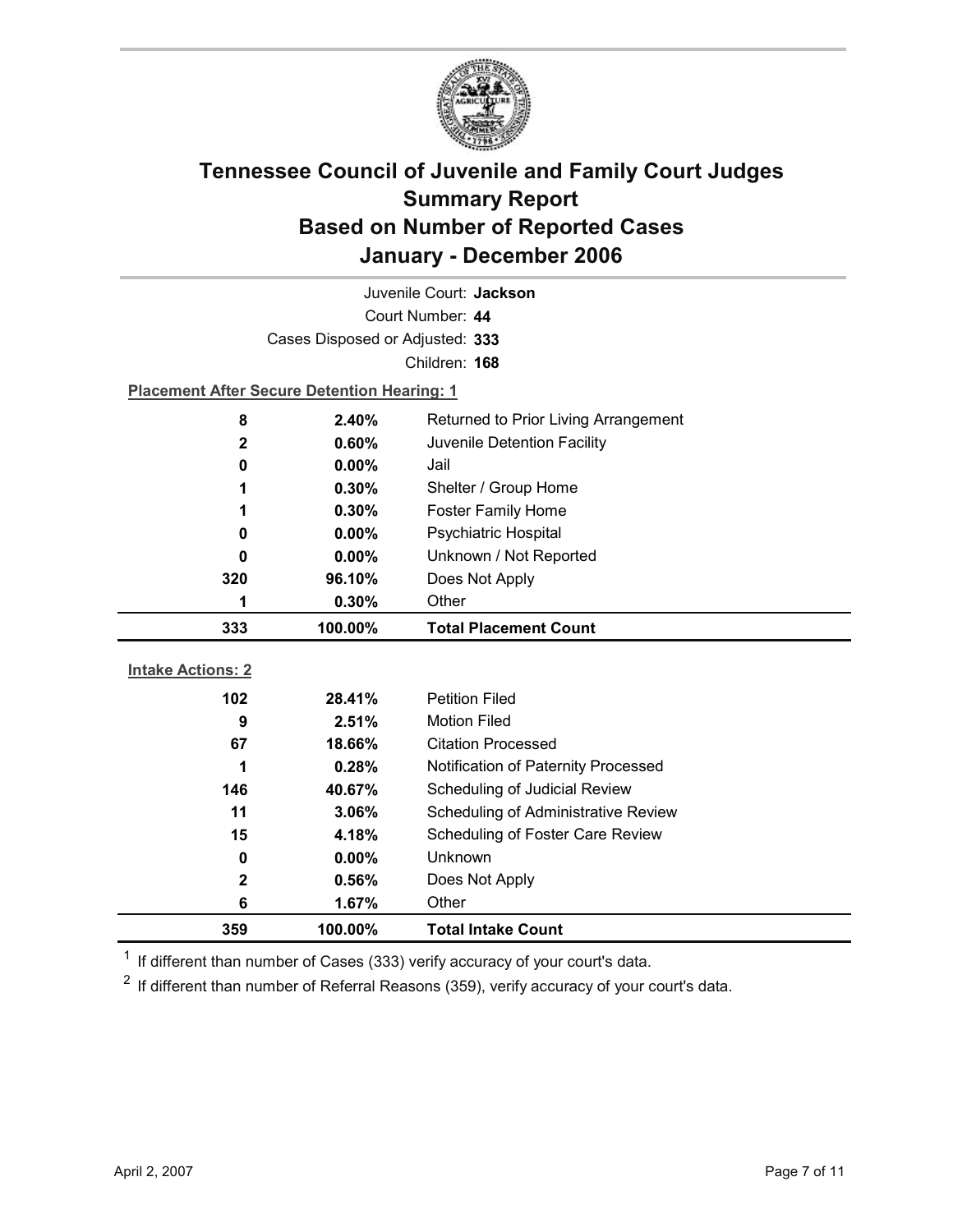

Court Number: **44** Juvenile Court: **Jackson** Cases Disposed or Adjusted: **333** Children: **168**

### **Last Grade Completed by Child: 1**

| 14                                      | 8.33%   | Too Young for School         |
|-----------------------------------------|---------|------------------------------|
| 1                                       | 0.60%   | Preschool                    |
| $\mathbf 2$                             | 1.19%   | Kindergarten                 |
| $\mathbf 2$                             | 1.19%   | 1st Grade                    |
| 0                                       | 0.00%   | 2nd Grade                    |
| 0                                       | 0.00%   | 3rd Grade                    |
| 0                                       | 0.00%   | 4th Grade                    |
| 0                                       | 0.00%   | 5th Grade                    |
| 3                                       | 1.79%   | 6th Grade                    |
| 9                                       | 5.36%   | 7th Grade                    |
| 21                                      | 12.50%  | 8th Grade                    |
| 35                                      | 20.83%  | 9th Grade                    |
| 32                                      | 19.05%  | 10th Grade                   |
| 26                                      | 15.48%  | 11th Grade                   |
| 1                                       | 0.60%   | 12th Grade                   |
| 0                                       | 0.00%   | Non-Graded Special Ed        |
| 3                                       | 1.79%   | <b>GED</b>                   |
| $\mathbf 2$                             | 1.19%   | Graduated                    |
| 0                                       | 0.00%   | <b>Never Attended School</b> |
| 12                                      | 7.14%   | Unknown                      |
| 5                                       | 2.98%   | Other                        |
| 168                                     | 100.00% | <b>Total Child Count</b>     |
| <b>Enrolled in Special Education: 1</b> |         |                              |
| 33                                      | 19.64%  | Yes                          |
| 112                                     | 66.67%  | No                           |
|                                         |         |                              |

 $1$  One child could be counted in multiple categories, verify accuracy of your court's data

**23 13.69%** Unknown

**168 100.00% Total Child Count**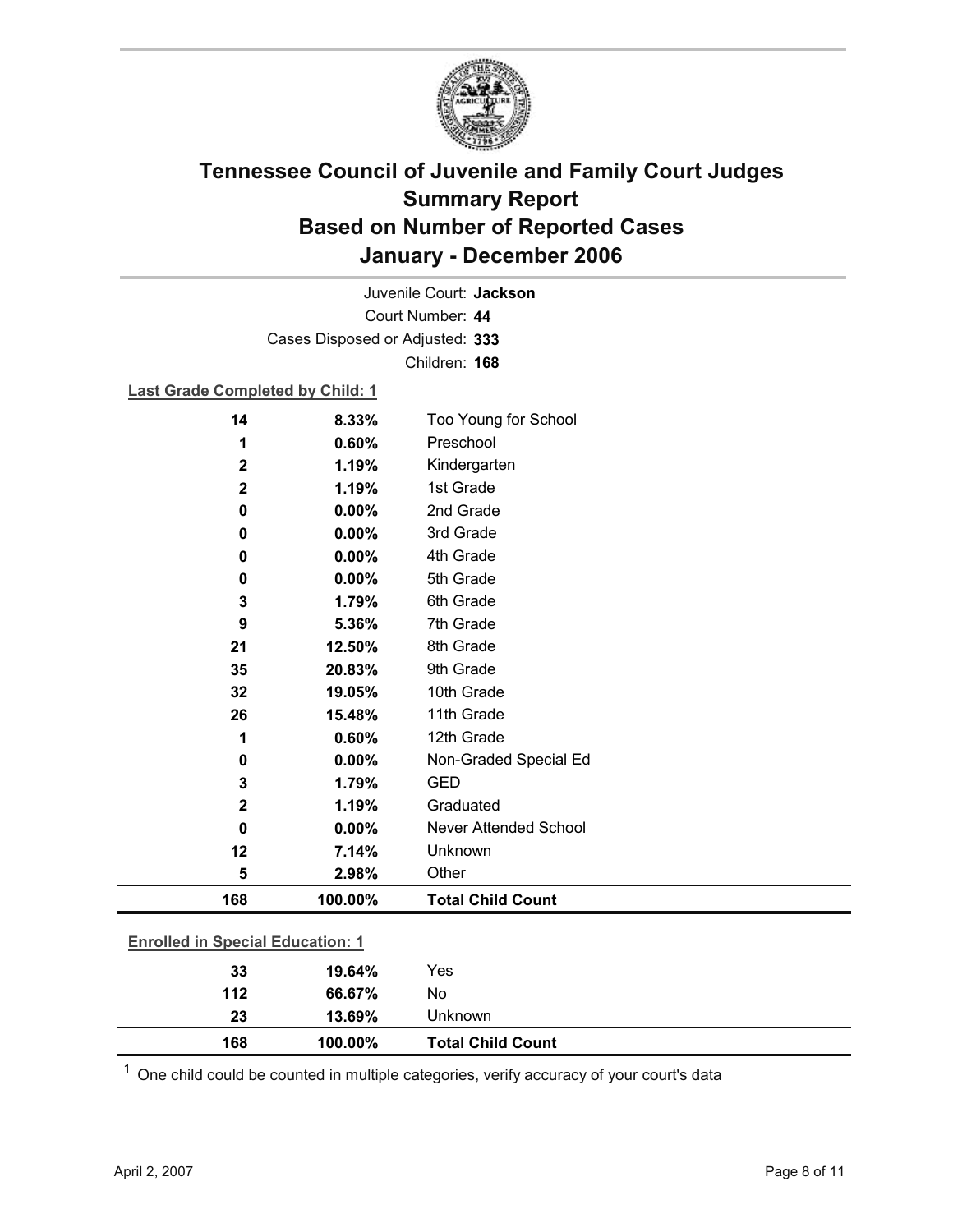

|                              |                                 | Juvenile Court: Jackson   |
|------------------------------|---------------------------------|---------------------------|
|                              |                                 | Court Number: 44          |
|                              | Cases Disposed or Adjusted: 333 |                           |
|                              |                                 | Children: 168             |
| <b>Action Executed By: 1</b> |                                 |                           |
| 336                          | 93.59%                          | Judge                     |
| 1                            | 0.28%                           | Referee                   |
| 22                           | 6.13%                           | <b>YSO</b>                |
| 0                            | $0.00\%$                        | Other                     |
| 0                            | $0.00\%$                        | Unknown / Not Reported    |
| 359                          | 100.00%                         | <b>Total Action Count</b> |

#### **Formal / Informal Actions: 1**

| <b>Special Proceeding</b><br><b>Review Concluded</b><br>Case Held Open<br>Other<br>Unknown / Not Reported |
|-----------------------------------------------------------------------------------------------------------|
|                                                                                                           |
|                                                                                                           |
|                                                                                                           |
|                                                                                                           |
|                                                                                                           |
| Charges Cleared by Transfer to Adult Court                                                                |
| <b>Transfer to Adult Court Hearing</b>                                                                    |
| <b>Pretrial Diversion</b>                                                                                 |
| Informal Adjustment                                                                                       |
| <b>Complaint Substantiated Mentally III</b>                                                               |
| <b>Complaint Substantiated Abused</b>                                                                     |
| Complaint Substantiated Dependent / Neglected                                                             |
| <b>Complaint Substantiated Status Offender</b>                                                            |
| <b>Complaint Substantiated Delinquent</b>                                                                 |
| Retired / Nolle Prosequi                                                                                  |
| Dismissed                                                                                                 |
|                                                                                                           |

 $1$  If different than number of Referral Reasons (359), verify accuracy of your court's data.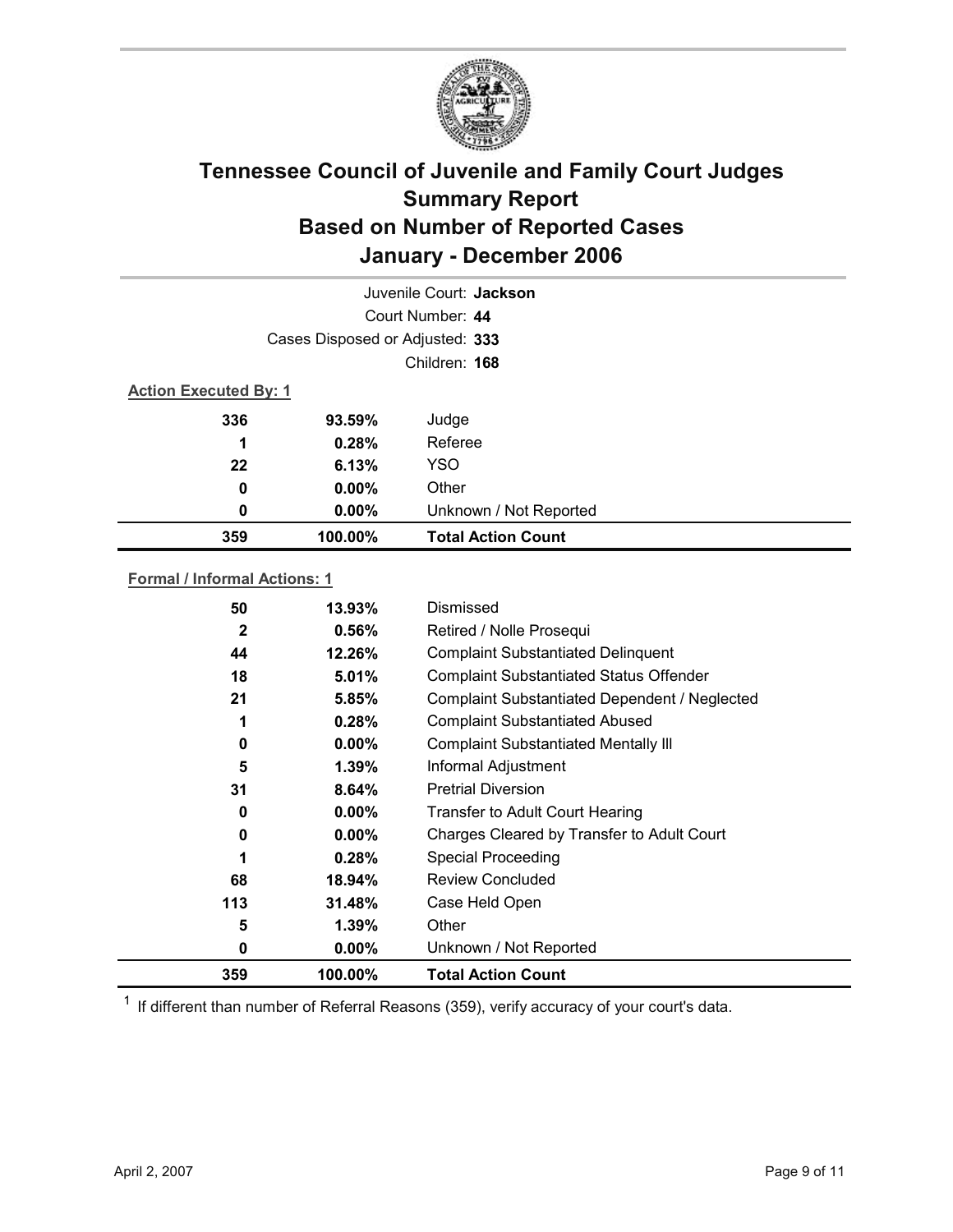

|                                 |                                                       | Juvenile Court: Jackson                              |  |
|---------------------------------|-------------------------------------------------------|------------------------------------------------------|--|
|                                 |                                                       | Court Number: 44                                     |  |
| Cases Disposed or Adjusted: 333 |                                                       |                                                      |  |
| Children: 168                   |                                                       |                                                      |  |
| <b>Case Outcomes:</b>           | There can be multiple outcomes for one child or case. |                                                      |  |
| 92                              | 14.40%                                                | Case Dismissed                                       |  |
| 3                               | 0.47%                                                 | Case Retired or Nolle Prosequi                       |  |
| 12                              | 1.88%                                                 | Warned / Counseled                                   |  |
| 126                             | 19.72%                                                | Held Open For Review                                 |  |
| 12                              | 1.88%                                                 | Supervision / Probation to Juvenile Court            |  |
| 0                               | 0.00%                                                 | <b>Probation to Parents</b>                          |  |
| 8                               | 1.25%                                                 | Referral to Another Entity for Supervision / Service |  |
| 10                              | 1.56%                                                 | Referred for Mental Health Counseling                |  |
| 9                               | 1.41%                                                 | Referred for Alcohol and Drug Counseling             |  |
| 1                               | 0.16%                                                 | Referred to Alternative School                       |  |
| 0                               | $0.00\%$                                              | Referred to Private Child Agency                     |  |
| 20                              | 3.13%                                                 | Referred to Defensive Driving School                 |  |
| 0                               | $0.00\%$                                              | Referred to Alcohol Safety School                    |  |
| 12                              | 1.88%                                                 | Referred to Juvenile Court Education-Based Program   |  |
| $\mathbf 2$                     | 0.31%                                                 | Driver's License Held Informally                     |  |
| 0                               | $0.00\%$                                              | <b>Voluntary Placement with DMHMR</b>                |  |
| 0                               | $0.00\%$                                              | <b>Private Mental Health Placement</b>               |  |
| 0                               | $0.00\%$                                              | <b>Private MR Placement</b>                          |  |
| 1                               | 0.16%                                                 | Placement with City/County Agency/Facility           |  |
| 1                               | 0.16%                                                 | Placement with Relative / Other Individual           |  |
| 28                              | 4.38%                                                 | Fine                                                 |  |
| 10                              | 1.56%                                                 | <b>Public Service</b>                                |  |
| 5                               | 0.78%                                                 | Restitution                                          |  |
| 4                               | 0.63%                                                 | <b>Runaway Returned</b>                              |  |
| 9                               | 1.41%                                                 | No Contact Order                                     |  |
| 0                               | 0.00%                                                 | Injunction Other than No Contact Order               |  |
| 14                              | 2.19%                                                 | <b>House Arrest</b>                                  |  |
| 12                              | 1.88%                                                 | <b>Court Defined Curfew</b>                          |  |
| 3                               | 0.47%                                                 | Dismissed from Informal Adjustment                   |  |
| 17                              | 2.66%                                                 | <b>Dismissed from Pretrial Diversion</b>             |  |
| 12                              | 1.88%                                                 | Released from Probation                              |  |
| 1                               | 0.16%                                                 | <b>Transferred to Adult Court</b>                    |  |
| 0                               | $0.00\%$                                              | <b>DMHMR Involuntary Commitment</b>                  |  |